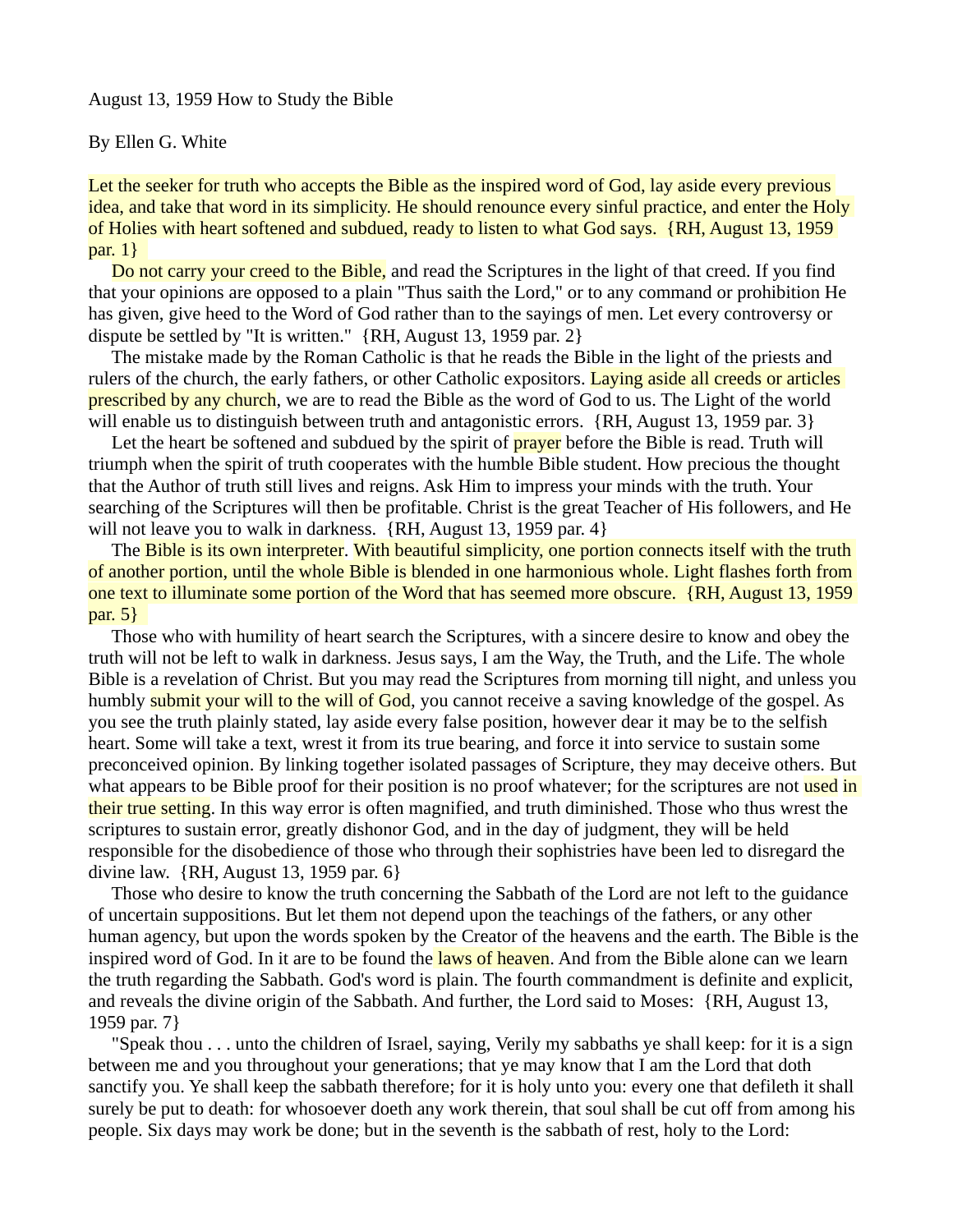whosoever doeth any work in the sabbath day, he shall surely be put to death. Wherefore the children of Israel shall keep the sabbath, to observe the sabbath throughout their generations, for a perpetual covenant. It is a sign between me and the children of Israel for ever: for in six days the Lord made heaven and earth, and on the seventh day he rested, and was refreshed" (Exodus 31:13-17). {RH, August 13, 1959 par. 8}

 May the Lord help us to seek Him with the whole heart, that we may find Him. He will not be trifled with. Those who, though having opportunity to find the true path, presumptuously depart from it will some day when too late, realize their terrible mistake. Eternal life is for those only who continue to obey God. For them Christ has purchased salvation. "As many as received him, to them gave he power to become the sons of God, even to them that believe on his name" (John 1:12). {RH, August 13, 1959 par. 9}

 "Search the scriptures; for in them ye think ye have eternal life: and they are they which testify of me" (John 5:39). {RH, August 13, 1959 par. 10}

When Jesus told His followers to search the Scriptures, He referred to the **Old Testament Scriptures;** for the New Testament was still unwritten. The Bible is made up of many parts--history, biography, song and praise, prayer, and prophecy. But all is inspired of God, and "is profitable for doctrine, for reproof, for correction, for instruction in righteousness." In the term "scripture" is included the whole treasure house of revelation and knowledge, in whatever form it is given. {RH, August 13, 1959 par. 11}

 Let no one seek to limit the circulation of the Scriptures. God speaks through various channels, and the sacred truths are to be sought as the miner seeks for gold. God has promised that He will guide all who desire to be taught into all truth. {RH, August 13, 1959 par. 12}

 The Bible is the greatest educational book in the world, and should be used in every school. Whatever their previous education or conceptions, to many minds the simple reading of God's Word will bring conviction, and even though in many cases the Word may be misapplied and misinterpreted, yet in after years, many because of what they can remember of its teachings may be able to distinguish between truth and error. Let us not be numbered with those who seek to limit the circulation of the Scriptures.--Undated manuscript 142. {RH, August 13, 1959 par. 13}

 If you read the Bible carefully, you will see what reformation is needed in yourself in order for you to be a faithful shepherd of the flock of Christ. Compare scripture with scripture, and then open your own heart. Gain light yourself and then from an experimental knowledge, you can set before the people of God what constitutes Christian character. The power of the Holy Spirit will accompany your words if your own life is a representation of the truth which sanctifies the character; for you will then be a living epistle known and read of all men. . . . {RH, August 13, 1959 par. 14}

 The natural man always remains the same. He is what hereditary tendencies, nationality, education, and circumstances have made him. But when the natural man is changed by the grace of Christ, then the transformation is seen in the new man, the new heart, new purposes, new impulses. The word of Christ is received which is spirit and life; then we eat the flesh, and drink the blood of the Son of God. Then there is fruit in the heart, fruit in the lips, fruit in the character. Some bearing thirty, some sixty, and some one hundred fold.--Letter 13, 1888. {RH, August 13, 1959 par. 15}

 All who engage in this work as colaborers with Christ must not only be willing to preach the truth, but to **practice** it. Of the professedly learned and pious people of His day Christ said, "Ye are both ignorant of the scriptures and of the power of God. Ye teach for doctrine the commandments of men." He longed to fill the whole nation with the spirit of His mission of love, that they might unite with Him in the work of saving the world. The Holy Spirit would now come to our workers if they would earnestly seek for it. There will be no change made in the divine economy in order to bring around marked changes in the religious world. Men and women must arise to the emergency; they must receive the golden oil, the divine communication in rich blessings. This will enable them to arise and shine,